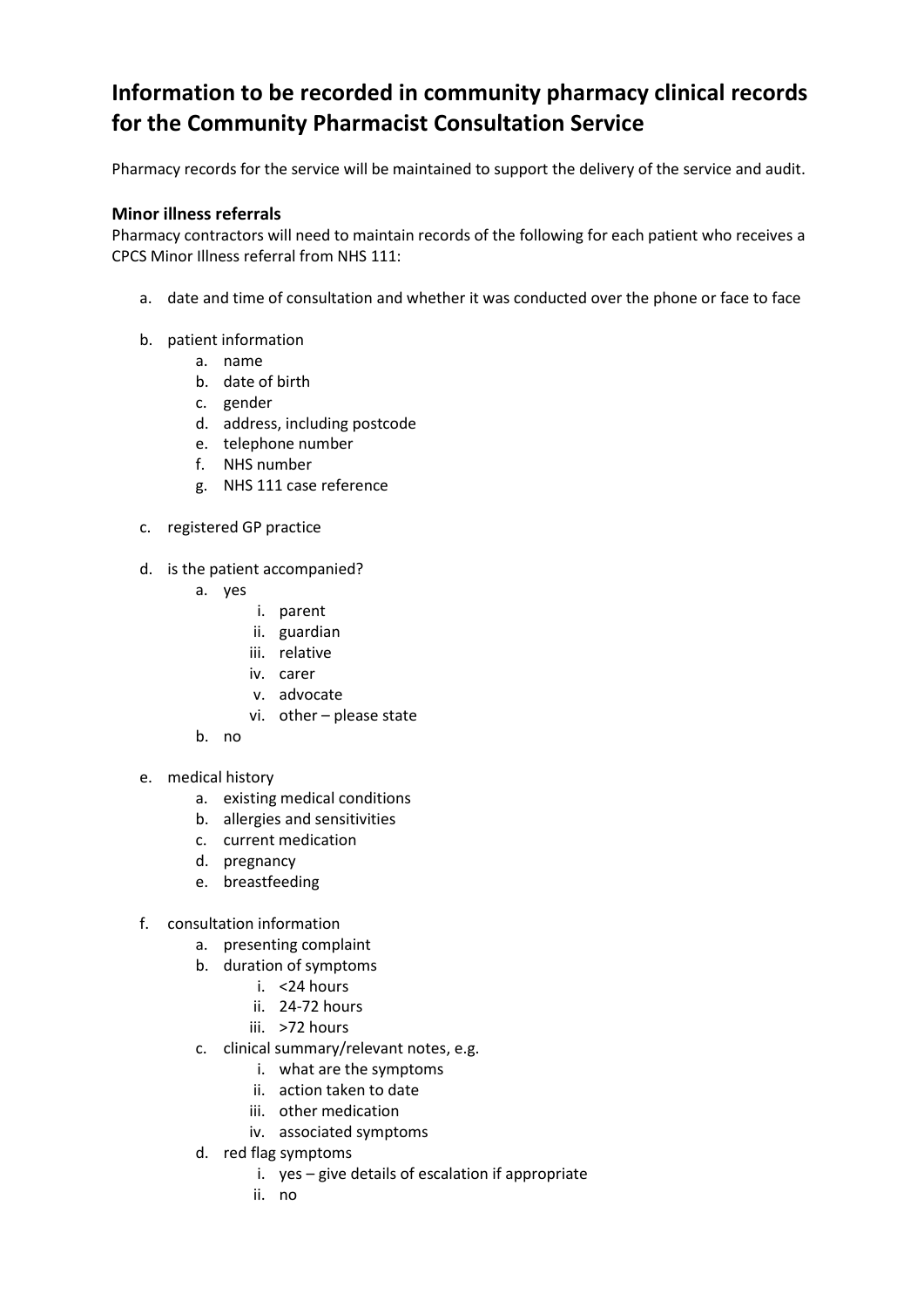- g. consultation outcome
	- a. appropriate advice given only
	- b. appropriate advice given and sale of medicine
	- c. appropriate advice given and referral made to MAS (if available)
	- d. appropriate advice given and referral to local PGD service (if available)
	- e. patient sign-posted (record reason)
		- i. non-urgent GP
		- ii. non-urgent NHS 111
		- iii. non-urgent non-GP
	- f. patient escalated (record reason)
		- i. urgent NHS 111 Clinical Hub
		- ii. urgent appointment with GP
		- iii. urgent to 999
		- iv. urgent NHS walk-in centre
		- v. urgent A&E
	- g. other (please state)
- h. medicine supply information (if appropriate)
	- a. name of medicine supplied/purchased
	- b. quantity
	- c. dose recommended
- i. support and advice given (record all that apply)
	- a. how to best manage condition
	- b. advice on how to take medicine
	- c. advice on action to take if symptoms get worse
	- d. patient referred to electronic information resource
	- e. printed leaflets supplied
	- f. managing future minor illnesses
	- g. other please state
- j. who was the advice provided to?
	- a. patient
	- b. patient's advocate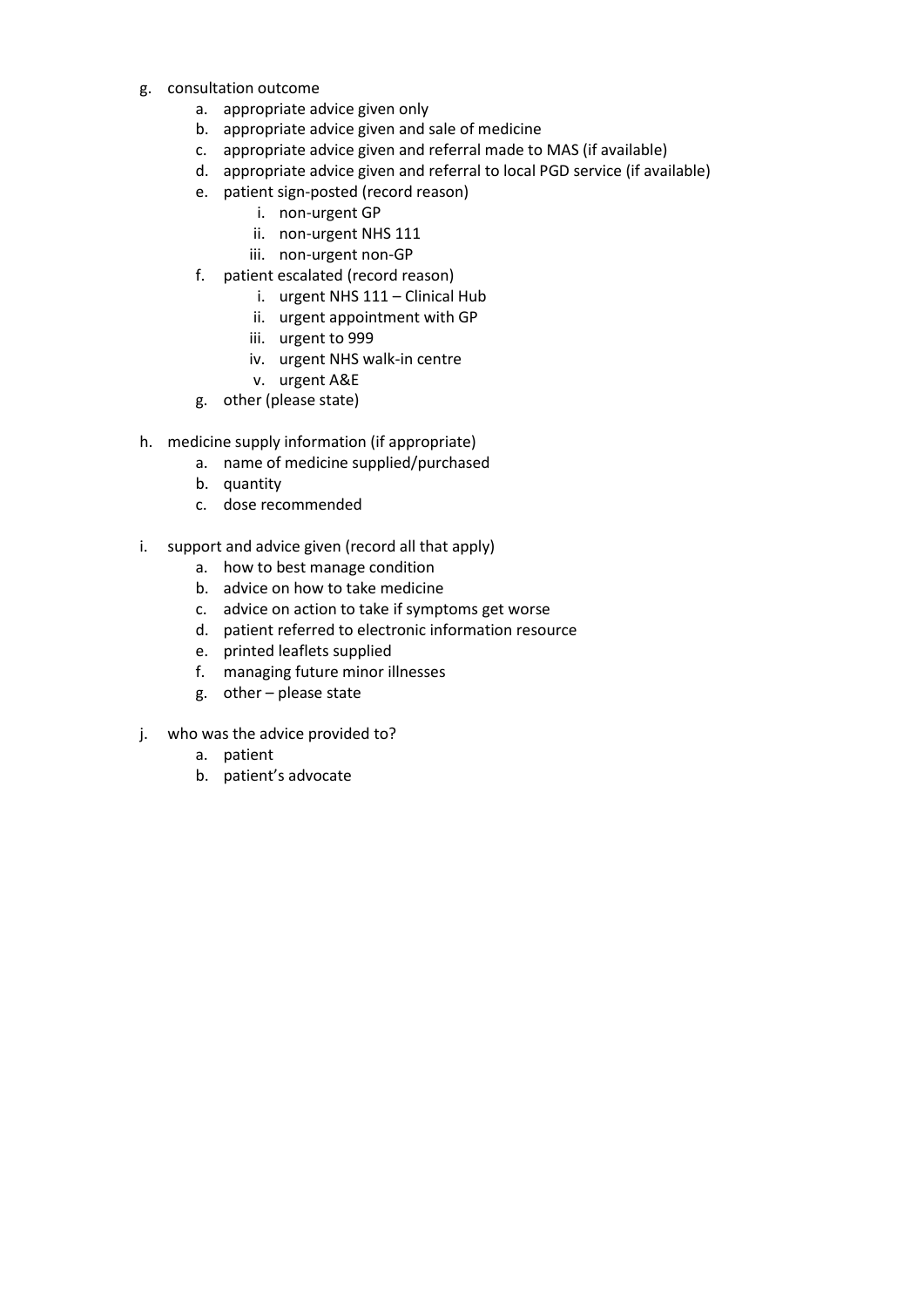## **Urgent medicines or appliance supply referrals**

Pharmacy contractors will need to maintain records of the following for each patient who receives a CPCS Urgent Supply referral from NHS 111:

- a. date and time of consultation and whether it was conducted over the phone or face to face
- b. NHS 111 Referral ID
- c. patient information
	- a. name
	- b. date of birth
	- c. gender
	- d. address, including postcode
	- e. telephone number
	- f. NHS number
- d. registered GP practice
- k. is the patient accompanied?
	- a. yes
		- i. parent
		- ii. guardian
		- iii. relative
		- iv. carer
		- v. advocate
		- vi. other please state
	- b. no
- e. EPS and Summary Care Record check
	- a. is there an electronic prescription available?
		- i. yes
		- ii. no
	- b. has the SCR been accessed?
		- i. yes
		- ii. no (state reason why)
			- 1. pharmacist has enough information, e.g. prescription counterfoil
			- 2. access to current record of medication on PMR
			- 3. access to health information from another portal
			- 4. other please state
- f. reason for request
	- a. patient had not ordered their prescription
	- b. patient had ordered their prescription, but it was not ready
	- c. patient had lost prescription form
	- d. patient had lost the medicine(s) or appliance(s)
	- e. patient was not able to collect the medicine(s) or appliance(s) from their usual pharmacy
	- f. patient is away from home and had forgotten to/did not bring sufficient supplies of their medicine(s) or appliance(s)
	- g. other please state
- g. is the patient eligible to receive an emergency supply for any of the requested medicines/appliances?
	- a. yes
	- b. no